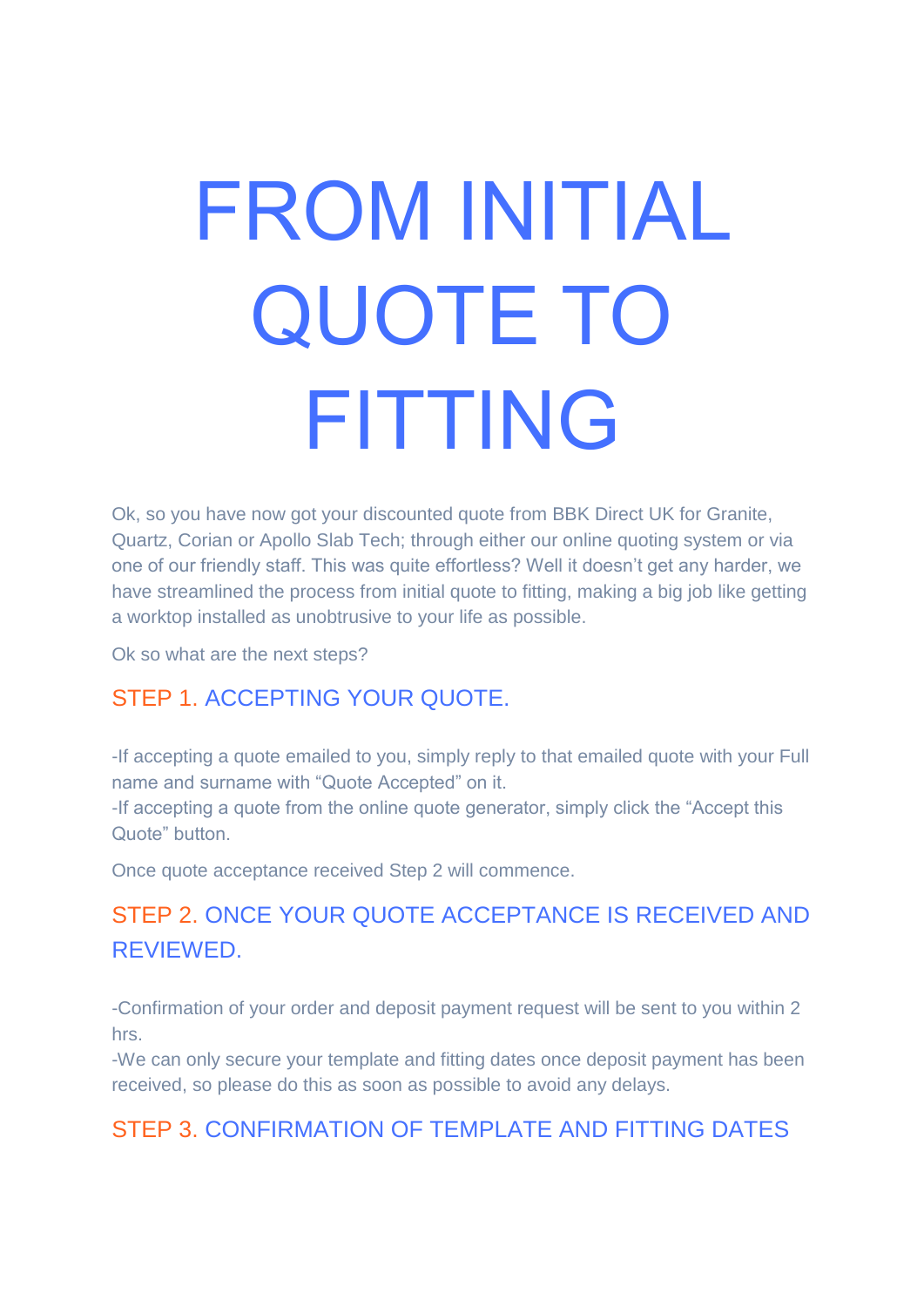-Once deposit is received it can take 48-72 hrs for us to advise of the first possible template and fitting dates.

-Review dates and advise that they have been received in good order by return email.

Please note: We do try our best to work around what is best for our customers, but all dates are based on what slots are available and a first come, first serve basis.

#### STEP 4. TEMPLATING OF WORKTOPS

-One day before your template date we will advise of the time slot which is generally a 3 hour window.

-Templating generally takes 1-2hrs to complete, depending on the size of the kitchen or bathroom.

-Please make sure you are there for the beginning of the template to discuss requirements, but also the end, as this is where the template team might discuss some important information with you and get you to approve the Cad drawing (If laser templating is applicable).

-Make sure all appliances and sinks are onsite on the day of template to insure 100% accuracy.

## STEP 5. AFTER TEMPLATE, DRAWING APPROVAL AND BALANCE PAYMENT

-48-72hrs after template, if no changes have been made to your original requirements that your quote was based on, you will receive a balance due request. -If changes have been made that increase or decrease your quote an amended acceptance and balance due request will be sent. This will indicate all changes made and price impact thereof.

-Please pay balance amount as soon as possible, to insure there is no delay to fitting.

Please note: Your worktops will not go into fabrication until balance payment has been received.

#### STEP 6. FITTING AND JOB APPROVAL

-One day before fitting date we will advise you of your fitting time slot (generally a 3hr window).

-Please be present for start of fitting and the approval/sign off of job, at the end.